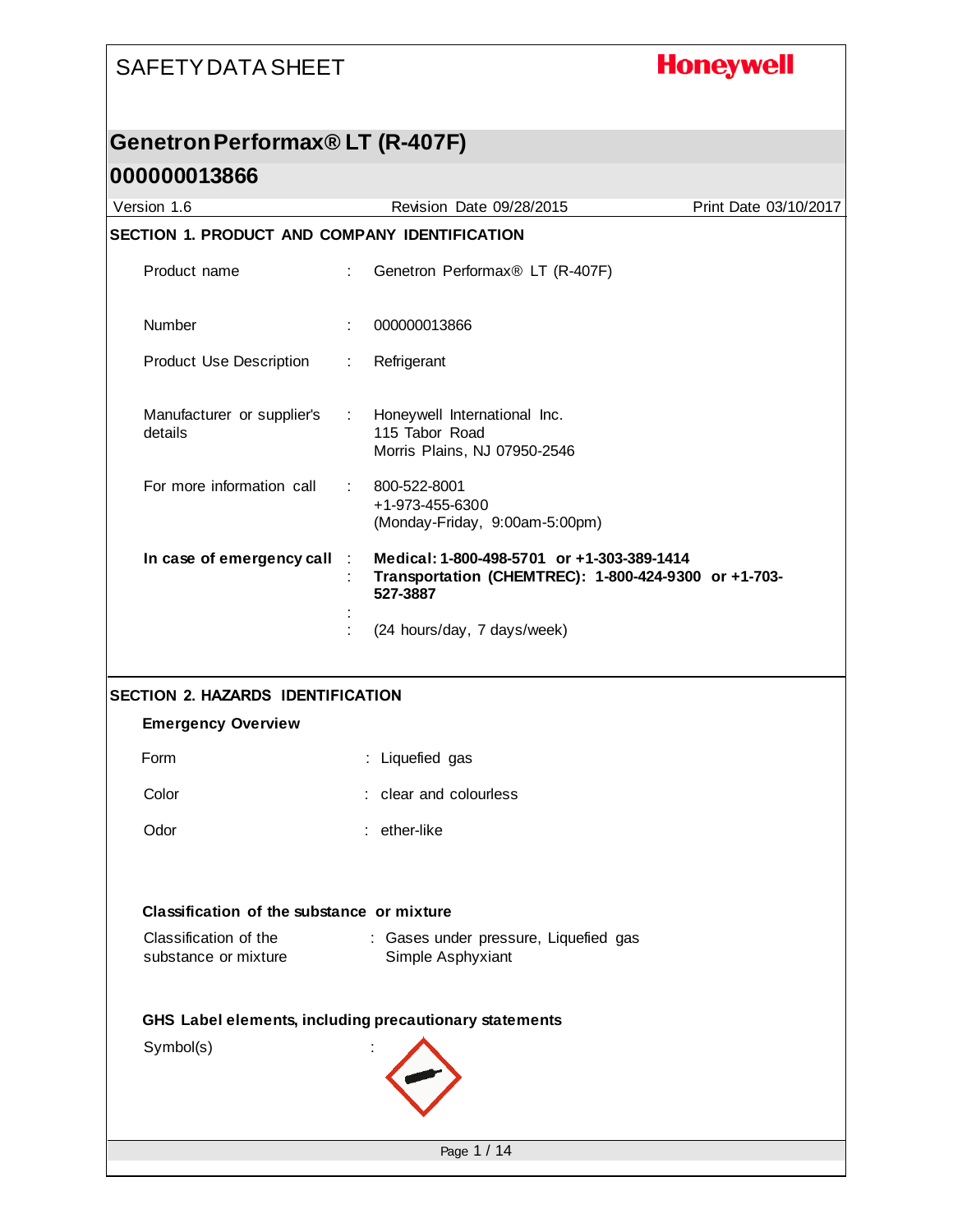# **Honeywell**

### **Genetron Performax® LT (R-407F) 000000013866**

| Version 1.6                                       | Revision Date 09/28/2015                                                                                                                                                                                                                    | Print Date 03/10/2017 |  |  |
|---------------------------------------------------|---------------------------------------------------------------------------------------------------------------------------------------------------------------------------------------------------------------------------------------------|-----------------------|--|--|
| Signal word                                       | : Warning                                                                                                                                                                                                                                   |                       |  |  |
| Hazard statements                                 | : Contains gas under pressure; may explode if heated.<br>May displace oxygen and cause rapid suffocation.                                                                                                                                   |                       |  |  |
| Precautionary statements                          | : Storage:<br>Protect from sunlight. Store in a well-ventilated place.                                                                                                                                                                      |                       |  |  |
| Hazards not otherwise<br>classified               | : May cause frostbite.<br>May cause cardiac arrhythmia.<br>May cause eye and skin irritation.                                                                                                                                               |                       |  |  |
| Carcinogenicity                                   |                                                                                                                                                                                                                                             |                       |  |  |
| or anticipated carcinogen by NTP, IARC, or OSHA.  | No component of this product present at levels greater than or equal to 0.1% is identified as a known                                                                                                                                       |                       |  |  |
| SECTION 3. COMPOSITION/INFORMATION ON INGREDIENTS |                                                                                                                                                                                                                                             |                       |  |  |
| Synonyms                                          | Mixture of 1,1,1,2-Tetrafluoroethane, Pentafluoroethane and<br>Difluoromethane                                                                                                                                                              |                       |  |  |
| Chemical nature                                   | : Mixture                                                                                                                                                                                                                                   |                       |  |  |
| <b>Chemical Name</b>                              | CAS-No.                                                                                                                                                                                                                                     | Concentration         |  |  |
| 1,1,1,2-Tetrafluoroethane                         | 811-97-2                                                                                                                                                                                                                                    | 40.00 %               |  |  |
| Difluoromethane                                   | 75-10-5                                                                                                                                                                                                                                     | 30.00 %               |  |  |
| Pentafluoroethane                                 | 354-33-6                                                                                                                                                                                                                                    | 30.00 %               |  |  |
| <b>SECTION 4. FIRST AID MEASURES</b>              |                                                                                                                                                                                                                                             |                       |  |  |
| Inhalation                                        | Move to fresh air. If breathing is irregular or stopped,<br>administer artificial respiration. Use oxygen as required,<br>provided a qualified operator is present. Call a physician. Do<br>not give drugs from adrenaline-ephedrine group. |                       |  |  |
| Skin contact                                      | : After contact with skin, wash immediately with plenty of water.<br>If there is evidence of frostbite, bathe (do not rub) with                                                                                                             |                       |  |  |
|                                                   | Page 2 / 14                                                                                                                                                                                                                                 |                       |  |  |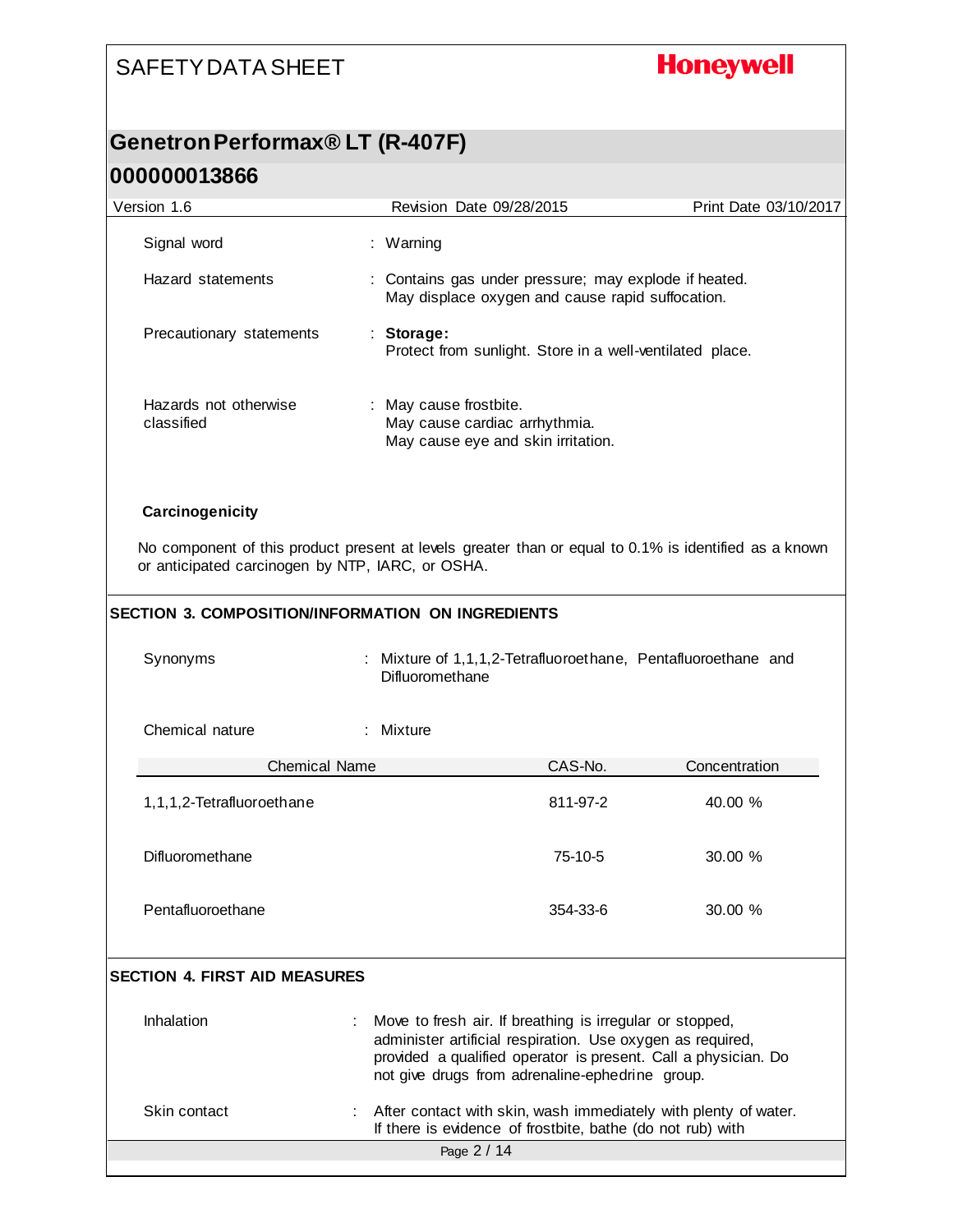# **Honeywell**

#### **Genetron Performax® LT (R-407F)**

| Version 1.6                                      | Revision Date 09/28/2015                                                                                                                                                                                                                                                                                                                                                                                                                                                                                                                                                                                        | Print Date 03/10/2017 |
|--------------------------------------------------|-----------------------------------------------------------------------------------------------------------------------------------------------------------------------------------------------------------------------------------------------------------------------------------------------------------------------------------------------------------------------------------------------------------------------------------------------------------------------------------------------------------------------------------------------------------------------------------------------------------------|-----------------------|
|                                                  | lukewarm (not hot) water. If water is not available, cover with a<br>clean, soft cloth or similar covering. If symptoms persist, call a<br>physician.                                                                                                                                                                                                                                                                                                                                                                                                                                                           |                       |
| Eye contact                                      | Rinse immediately with plenty of water, also under the eyelids,<br>for at least 15 minutes. In case of frostbite water should be<br>lukewarm, not hot. If symptoms persist, call a physician.                                                                                                                                                                                                                                                                                                                                                                                                                   |                       |
| Ingestion                                        | Unlikely route of exposure. As this product is a gas, refer to the<br>inhalation section. Do not induce vomiting without medical<br>advice. Call a physician immediately.                                                                                                                                                                                                                                                                                                                                                                                                                                       |                       |
| Notes to physician                               |                                                                                                                                                                                                                                                                                                                                                                                                                                                                                                                                                                                                                 |                       |
| Treatment                                        | Because of the possible disturbances of cardiac rhythm,<br>catecholamine drugs, such as epinephrine, should be used<br>with special caution and only in situations of emergency life<br>support. Treatment of overexposure should be directed at the<br>control of symptoms and the clinical conditions. Treat frost-<br>bitten areas as needed.                                                                                                                                                                                                                                                                |                       |
| <b>SECTION 5. FIREFIGHTING MEASURES</b>          |                                                                                                                                                                                                                                                                                                                                                                                                                                                                                                                                                                                                                 |                       |
|                                                  |                                                                                                                                                                                                                                                                                                                                                                                                                                                                                                                                                                                                                 |                       |
| Suitable extinguishing media                     | The product is not flammable.<br><b>ASHRAE 34</b><br>Use water spray, alcohol-resistant foam, dry chemical or<br>carbon dioxide.                                                                                                                                                                                                                                                                                                                                                                                                                                                                                |                       |
| Specific hazards during<br>firefighting          | This product is not flammable at ambient temperatures and<br>atmospheric pressure.<br>However, this material can ignite when mixed with air under<br>pressure and exposed to strong ignition sources.<br>Contents under pressure.<br>Container may rupture on heating.<br>Cool closed containers exposed to fire with water spray.<br>Vapours are heavier than air and can cause suffocation by<br>reducing oxygen available for breathing.<br>In case of fire hazardous decomposition products may be<br>produced such as:<br>Hydrogen fluoride<br>Carbon monoxide<br>Carbon dioxide (CO2)<br>Carbonyl halides |                       |
| Special protective equipment<br>for firefighters | : Wear self-contained breathing apparatus and protective suit.                                                                                                                                                                                                                                                                                                                                                                                                                                                                                                                                                  |                       |
| Further information                              | : Use extinguishing measures that are appropriate to local                                                                                                                                                                                                                                                                                                                                                                                                                                                                                                                                                      |                       |
|                                                  | Page 3 / 14                                                                                                                                                                                                                                                                                                                                                                                                                                                                                                                                                                                                     |                       |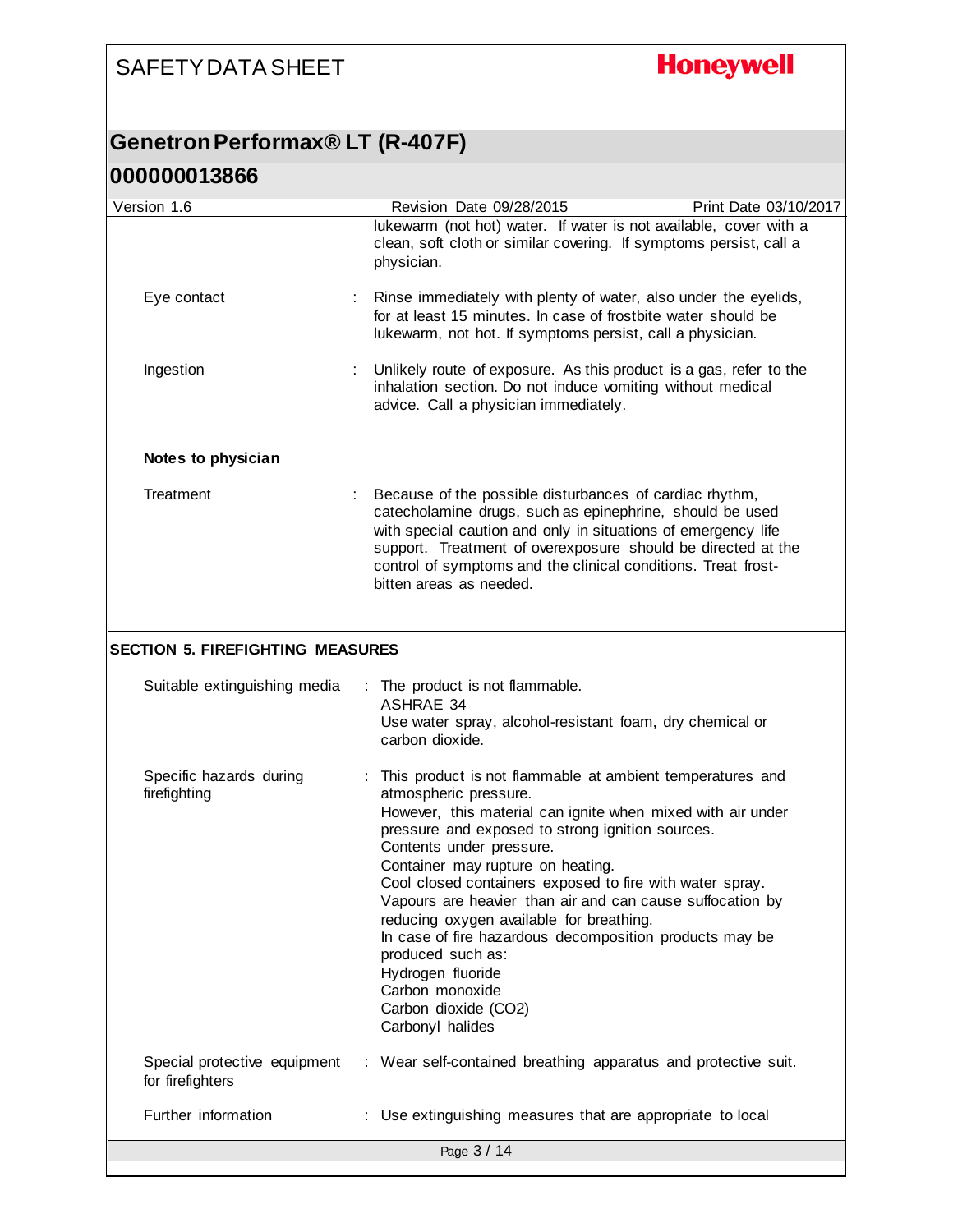| <b>SAFETY DATA SHEET</b>                                  | <b>Honeywell</b>                                                                                                                                                                                                                                                                                                                                                                                                                                                                                                                                                                                                     |
|-----------------------------------------------------------|----------------------------------------------------------------------------------------------------------------------------------------------------------------------------------------------------------------------------------------------------------------------------------------------------------------------------------------------------------------------------------------------------------------------------------------------------------------------------------------------------------------------------------------------------------------------------------------------------------------------|
| Genetron Performax® LT (R-407F)                           |                                                                                                                                                                                                                                                                                                                                                                                                                                                                                                                                                                                                                      |
| 000000013866                                              |                                                                                                                                                                                                                                                                                                                                                                                                                                                                                                                                                                                                                      |
| Version 1.6                                               | Revision Date 09/28/2015<br>Print Date 03/10/2017                                                                                                                                                                                                                                                                                                                                                                                                                                                                                                                                                                    |
|                                                           | circumstances and the surrounding environment.                                                                                                                                                                                                                                                                                                                                                                                                                                                                                                                                                                       |
| <b>SECTION 6. ACCIDENTAL RELEASE MEASURES</b>             |                                                                                                                                                                                                                                                                                                                                                                                                                                                                                                                                                                                                                      |
| Personal precautions                                      | Wear personal protective equipment.<br>Immediately evacuate personnel to safe areas.<br>Keep people away from and upwind of spill/leak.<br>Remove all sources of ignition.<br>Avoid skin contact with leaking liquid (danger of frostbite).<br>Ventilate the area.<br>After release, disperses into the air.<br>Vapours are heavier than air and can cause suffocation by<br>reducing oxygen available for breathing.<br>Avoid accumulation of vapours in low areas.<br>Unprotected personnel should not return until air has been<br>tested and determined safe.<br>Ensure that the oxygen content is $>= 19.5\%$ . |
| Environmental precautions                                 | : Prevent further leakage or spillage if safe to do so.<br>The product evapourates readily.                                                                                                                                                                                                                                                                                                                                                                                                                                                                                                                          |
| Methods for cleaning up : Ventilate the area.             |                                                                                                                                                                                                                                                                                                                                                                                                                                                                                                                                                                                                                      |
| <b>SECTION 7. HANDLING AND STORAGE</b><br><b>Handling</b> |                                                                                                                                                                                                                                                                                                                                                                                                                                                                                                                                                                                                                      |
| Handling                                                  | Wear personal protective equipment.<br>Do not breathe vapour.<br>Avoid contact with skin, eyes and clothing.<br>Follow all standard safety precautions for handling and use of<br>compressed gas cylinders.<br>Keep away from heat.<br>Use authorized cylinders only.<br>Protect cylinders from physical damage.<br>Do not puncture or drop cylinders, expose them to open flame<br>or excessive heat.<br>Do not pierce or burn, even after use. Do not spray on a naked<br>flame or any incandescent material.<br>Do not remove screw cap until immediately ready for use.<br>Always replace cap after use.         |
| Advice on protection<br>against fire and explosion        | The product is not flammable.<br>Can form a combustible mixture with air at pressures above<br>atmospheric pressure.                                                                                                                                                                                                                                                                                                                                                                                                                                                                                                 |
|                                                           | Page 4 / 14                                                                                                                                                                                                                                                                                                                                                                                                                                                                                                                                                                                                          |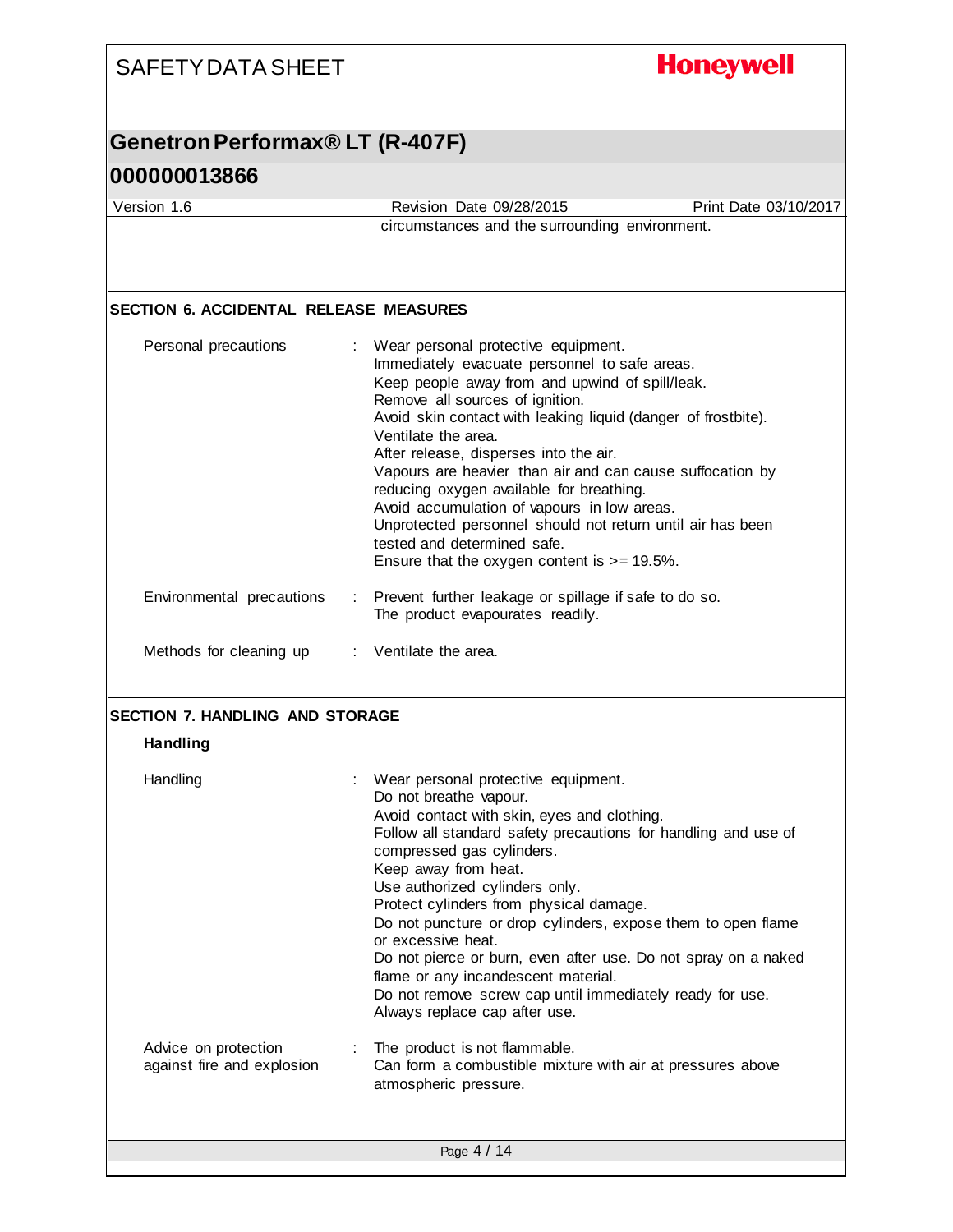# **Honeywell**

## **Genetron Performax® LT (R-407F)**

| Version 1.6                                      |    | Revision Date 09/28/2015                                                                                                                                                                                                                                                                                                                                                           | Print Date 03/10/2017 |
|--------------------------------------------------|----|------------------------------------------------------------------------------------------------------------------------------------------------------------------------------------------------------------------------------------------------------------------------------------------------------------------------------------------------------------------------------------|-----------------------|
| <b>Storage</b>                                   |    |                                                                                                                                                                                                                                                                                                                                                                                    |                       |
| Requirements for storage<br>areas and containers | ÷. | Pressurized container: protect from sunlight and do not expose<br>to temperatures exceeding 50 °C. Do not pierce or burn, even<br>after use.<br>Keep containers tightly closed in a dry, cool and well-ventilated<br>place.<br>Storage rooms must be properly ventilated.<br>Ensure adequate ventilation, especially in confined areas.<br>Protect cylinders from physical damage. |                       |
| SECTION 8. EXPOSURE CONTROLS/PERSONAL PROTECTION |    |                                                                                                                                                                                                                                                                                                                                                                                    |                       |
| Protective measures                              |    | Do not breathe vapour.<br>Avoid contact with skin, eyes and clothing.<br>Ensure that eyewash stations and safety showers are close to<br>the workstation location.                                                                                                                                                                                                                 |                       |
| Engineering measures                             |    | General room ventilation is adequate for storage and handling.<br>Perform filling operations only at stations with exhaust<br>ventilation facilities.                                                                                                                                                                                                                              |                       |
| Eye protection                                   |    | Wear as appropriate:<br>Safety glasses with side-shields<br>If splashes are likely to occur, wear:<br>Goggles or face shield, giving complete protection to eyes                                                                                                                                                                                                                   |                       |
| Hand protection                                  |    | Leather gloves<br>In case of contact through splashing:<br>Protective gloves<br>Neoprene gloves<br>Polyvinyl alcohol or nitrile- butyl-rubber gloves                                                                                                                                                                                                                               |                       |
| Skin and body protection                         |    | Avoid skin contact with leaking liquid (danger of frostbite).<br>Wear cold insulating gloves/ face shield/eye protection.                                                                                                                                                                                                                                                          |                       |
| Respiratory protection                           |    | In case of insufficient ventilation wear suitable respiratory<br>equipment.<br>Wear a positive-pressure supplied-air respirator.<br>Vapours are heavier than air and can cause suffocation by<br>reducing oxygen available for breathing.<br>For rescue and maintenance work in storage tanks use self-<br>contained breathing apparatus.                                          |                       |
| Hygiene measures                                 |    | Handle in accordance with good industrial hygiene and safety<br>practice.<br>Ensure adequate ventilation, especially in confined areas.<br>Do not get in eyes, on skin, or on clothing.<br>Remove and wash contaminated clothing before re-use.                                                                                                                                    |                       |
|                                                  |    | Page 5 / 14                                                                                                                                                                                                                                                                                                                                                                        |                       |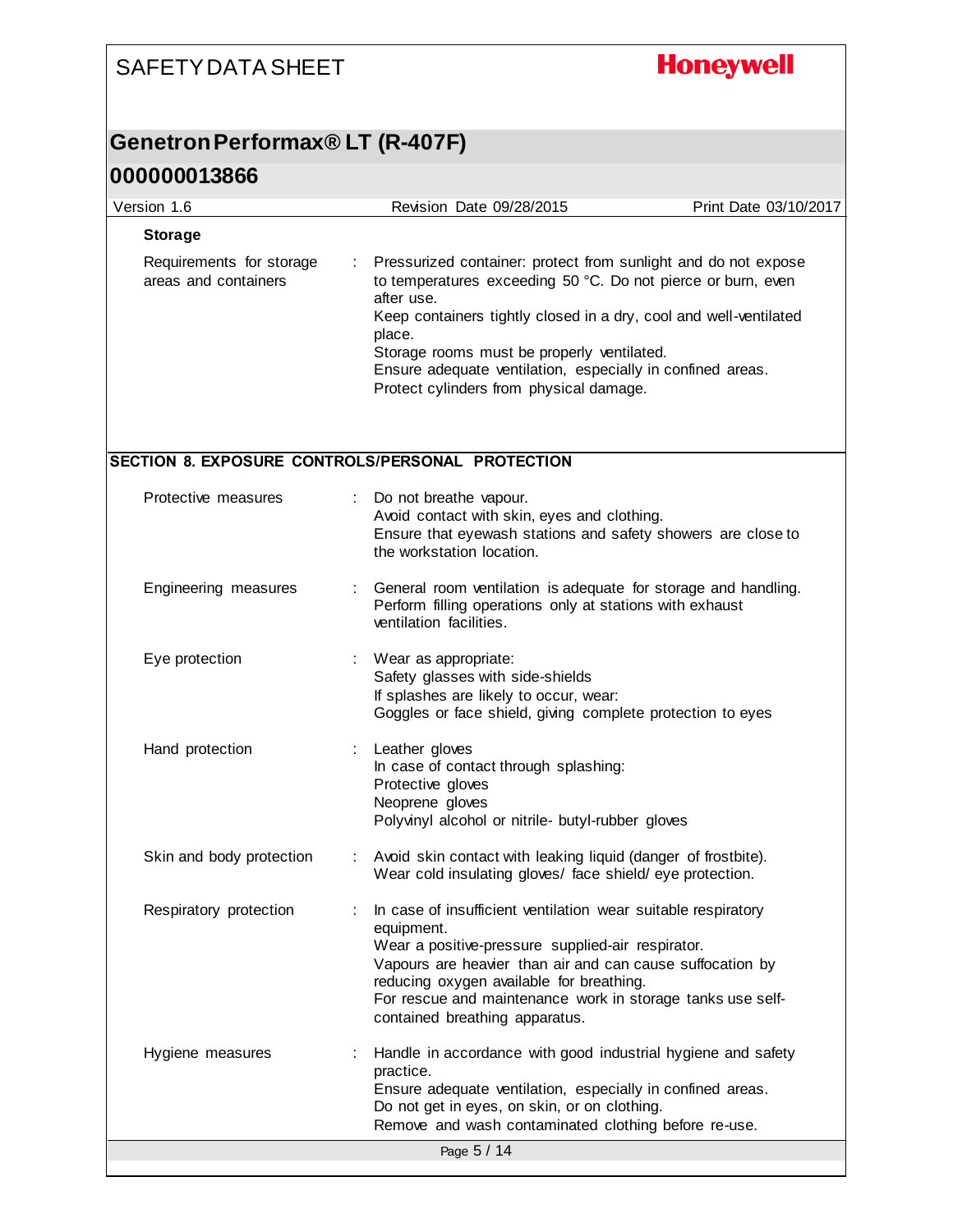## **Honeywell**

## **Genetron Performax® LT (R-407F)**

#### **000000013866**

| Version 1.6                                 |          |                                        | Revision Date 09/28/2015         |            | Print Date 03/10/2017                                                                |
|---------------------------------------------|----------|----------------------------------------|----------------------------------|------------|--------------------------------------------------------------------------------------|
|                                             |          |                                        | Keep working clothes separately. |            |                                                                                      |
|                                             |          |                                        |                                  |            |                                                                                      |
| <b>Exposure Guidelines</b><br>Components    | CAS-No.  | Value                                  | Control<br>parameters            | Upda<br>te | <b>Basis</b>                                                                         |
| $1, 1, 1, 2-$<br>Tetrafluoroethane          | 811-97-2 | $TWA$ :<br>Time<br>weighted<br>average | $(1,000$ ppm $)$                 |            | Honeywell: Limit<br>established by<br>Honeywell<br>International Inc.                |
| $1, 1, 1, 2-$<br>Tetrafluoroethane          | 811-97-2 | $TWA$ :<br>Time<br>weighted<br>average | 4,240 mg/m3<br>$(1,000$ ppm $)$  | 2007       | WEEL:US. OARS.<br><b>WEELs Workplace</b><br>Environmental<br>Exposure Level<br>Guide |
| Pentafluoroethan<br>е                       | 354-33-6 | TWA:<br>Time<br>weighted<br>average    | $(1,000$ ppm $)$                 |            | Honeywell: Limit<br>established by<br>Honeywell<br>International Inc.                |
| Difluoromethane                             | 75-10-5  | TWA:<br>Time<br>weighted<br>average    | 2,200 mg/m3<br>$(1,000$ ppm $)$  | 2007       | WEEL:US. OARS.<br><b>WEELs Workplace</b><br>Environmental<br>Exposure Level<br>Guide |
| Difluoromethane                             | 75-10-5  | $TWA$ :<br>Time<br>weighted<br>average | $(1,000$ ppm $)$                 | 1994       | Honeywell: Limit<br>established by<br>Honeywell<br>International Inc.                |
|                                             |          |                                        |                                  |            |                                                                                      |
| SECTION 9. PHYSICAL AND CHEMICAL PROPERTIES |          |                                        |                                  |            |                                                                                      |
| Physical state                              |          | : Liquefied gas                        |                                  |            |                                                                                      |
| Color                                       |          | clear and colourless                   |                                  |            |                                                                                      |
| Odor                                        |          | ether-like                             |                                  |            |                                                                                      |
| pH                                          |          | Note: neutral                          |                                  |            |                                                                                      |
| Boiling point/boiling range                 |          | -45.5 °C at 1,013 hPa                  |                                  |            |                                                                                      |

Page 6 / 14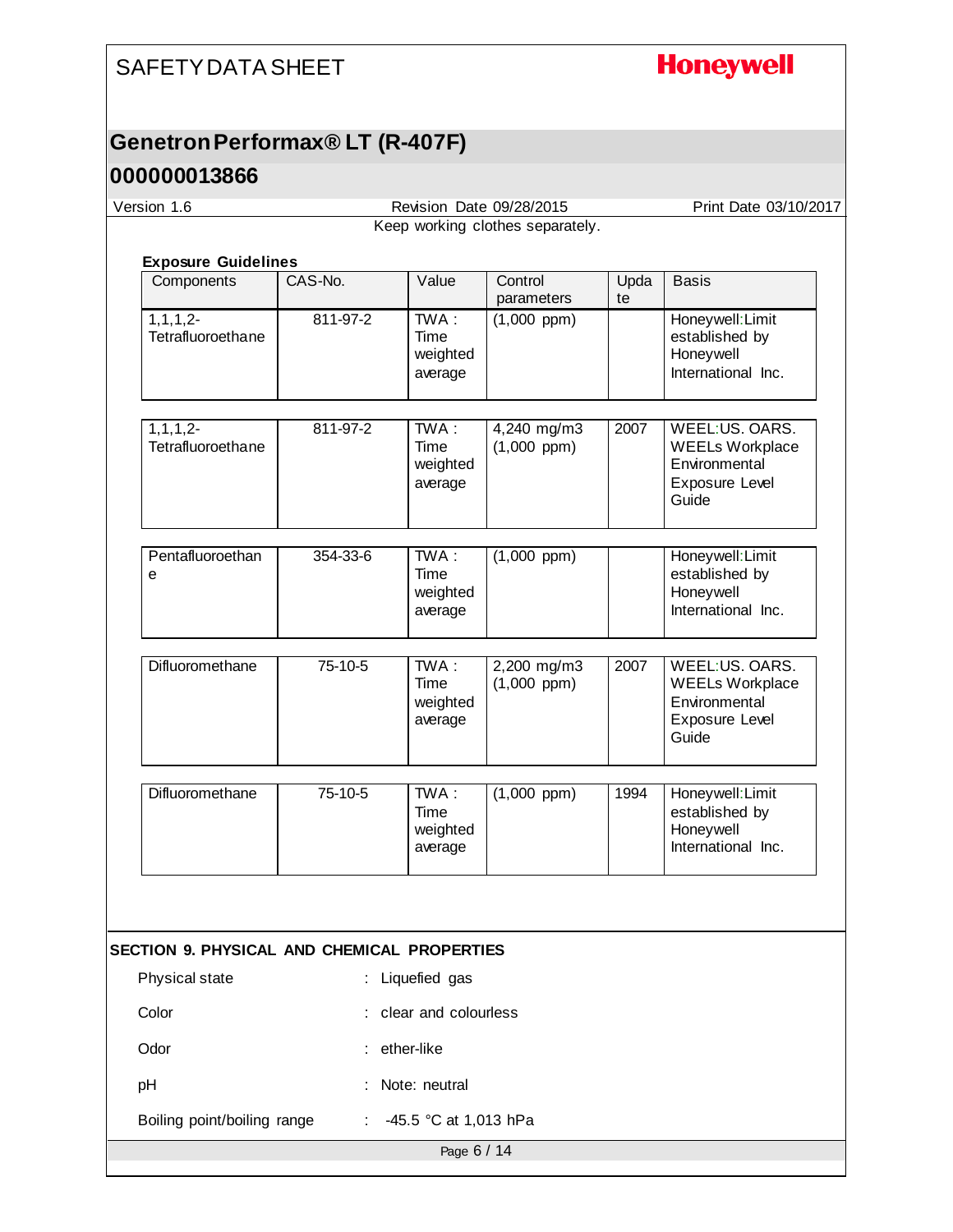# **Honeywell**

## **Genetron Performax® LT (R-407F) 000000013866**

| Version 1.6                                | Revision Date 09/28/2015                                                                                                                                                                                                  | Print Date 03/10/2017 |
|--------------------------------------------|---------------------------------------------------------------------------------------------------------------------------------------------------------------------------------------------------------------------------|-----------------------|
| Flash point                                | : Note: Not applicable                                                                                                                                                                                                    |                       |
|                                            |                                                                                                                                                                                                                           |                       |
| Lower explosion limit                      | : Note: None                                                                                                                                                                                                              |                       |
| Upper explosion limit                      | : Note: None                                                                                                                                                                                                              |                       |
| Vapor pressure                             | : $10,218$ hPa<br>at 21.1 °C(70.0 °F)<br>24,621 hPa<br>at 54.4 °C(129.9 °F)                                                                                                                                               |                       |
| Vapor density                              | : Note: not determined                                                                                                                                                                                                    |                       |
| Density                                    | : Note: not determined                                                                                                                                                                                                    |                       |
| Partition coefficient: n-<br>octanol/water | : log Pow: 1.06<br>Note: 1,1,1,2-tetrafluoroethane (HFC-134a)                                                                                                                                                             |                       |
|                                            | log Pow: 1.48<br>Note: Ethane, pentafluoro- (HFC-125)                                                                                                                                                                     |                       |
| Ignition temperature                       | : Note: no data available                                                                                                                                                                                                 |                       |
|                                            |                                                                                                                                                                                                                           |                       |
| SECTION 10. STABILITY AND REACTIVITY       |                                                                                                                                                                                                                           |                       |
| Chemical stability                         | Stable under normal conditions.                                                                                                                                                                                           |                       |
| Possibility of hazardous<br>reactions      | : Hazardous polymerisation does not occur.                                                                                                                                                                                |                       |
| Conditions to avoid                        | : Pressurized container. Protect from sunlight and do not<br>expose to temperatures exceeding 50 °C.<br>Decomposes under high temperature.<br>Some risk may be expected of corrosive and toxic<br>decomposition products. |                       |
|                                            | Page 7 / 14                                                                                                                                                                                                               |                       |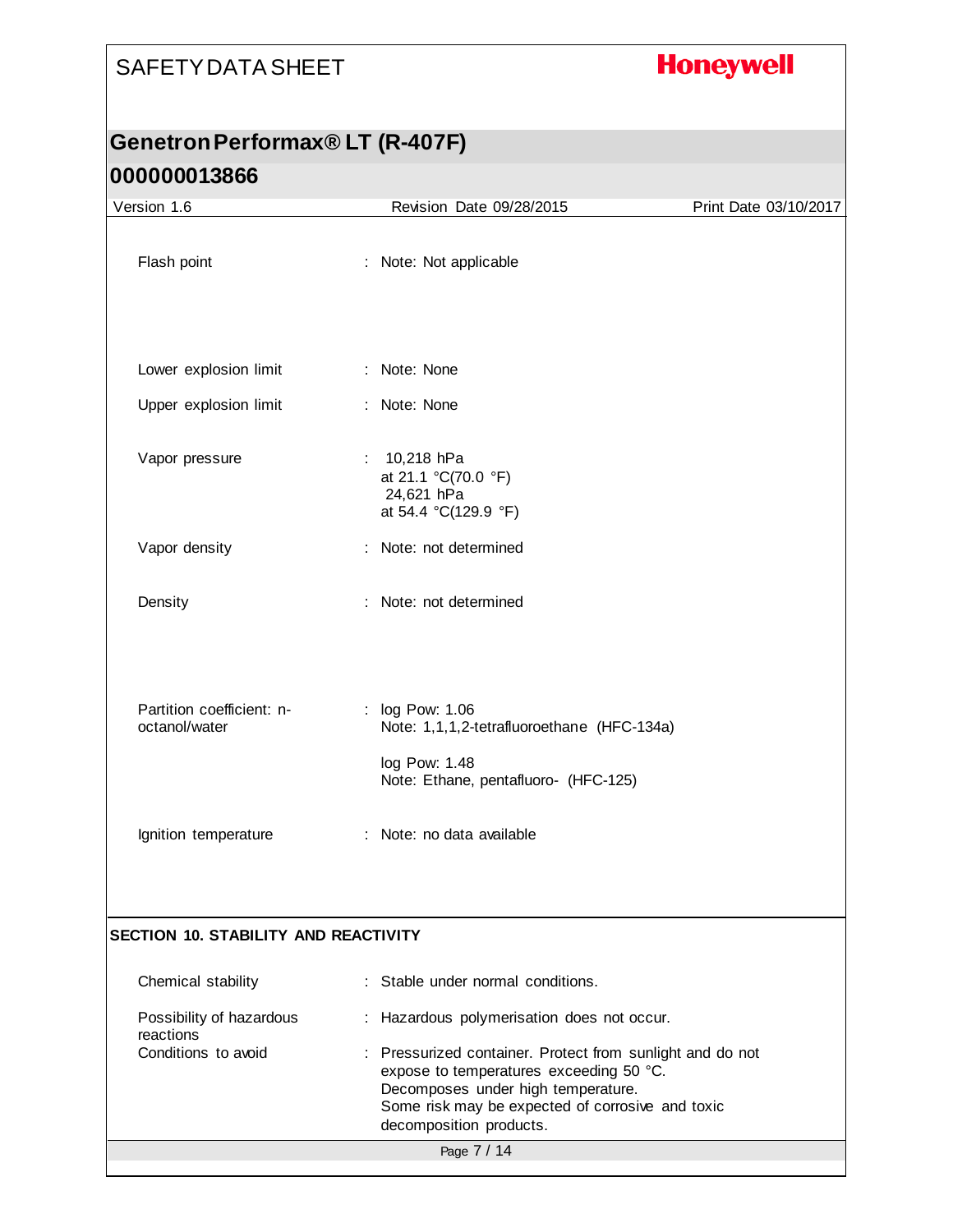# **Honeywell**

## **Genetron Performax® LT (R-407F)**

| Version 1.6                                            | Revision Date 09/28/2015                                                                                                                                                         | Print Date 03/10/2017 |
|--------------------------------------------------------|----------------------------------------------------------------------------------------------------------------------------------------------------------------------------------|-----------------------|
|                                                        | Can form a combustible mixture with air at pressures above<br>atmospheric pressure.<br>Do not mix with oxygen or air above atmospheric pressure.                                 |                       |
| Incompatible materials to<br>avoid                     | : Potassium<br>Calcium<br>Powdered metals<br>Finely divided aluminium<br>Finely divided magnesium<br>Zinc                                                                        |                       |
| Hazardous decomposition<br>products                    | : In case of fire hazardous decomposition products may be<br>produced such as:<br>Gaseous hydrogen fluoride (HF).<br>Carbonyl halides<br>Carbon monoxide<br>Carbon dioxide (CO2) |                       |
| <b>SECTION 11. TOXICOLOGICAL INFORMATION</b>           |                                                                                                                                                                                  |                       |
| Acute inhalation toxicity<br>1,1,1,2-Tetrafluoroethane | : $LC50: > 500000$ ppm<br>Exposure time: 4 h<br>Species: Rat                                                                                                                     |                       |
| Difluoromethane                                        | : LC50: $> 520000$ ppm<br>Exposure time: 4 h<br>Species: Rat                                                                                                                     |                       |
| Pentafluoroethane                                      | $:$ > 769000 ppm<br>Exposure time: 4 h<br>Species: Rat                                                                                                                           |                       |
| Sensitisation<br>1,1,1,2-Tetrafluoroethane             | : Cardiac sensitization<br>Species: dogs<br>Note: No-observed-effect level<br>50 000 ppm<br>Lowest observed effect level<br>75 000 ppm                                           |                       |
| Difluoromethane                                        | : Cardiac sensitization<br>Species: dogs<br>Note: No-observed-effect level<br>>350 000 ppm                                                                                       |                       |
| Pentafluoroethane                                      | : Cardiac sensitization                                                                                                                                                          |                       |
|                                                        | Page 8 / 14                                                                                                                                                                      |                       |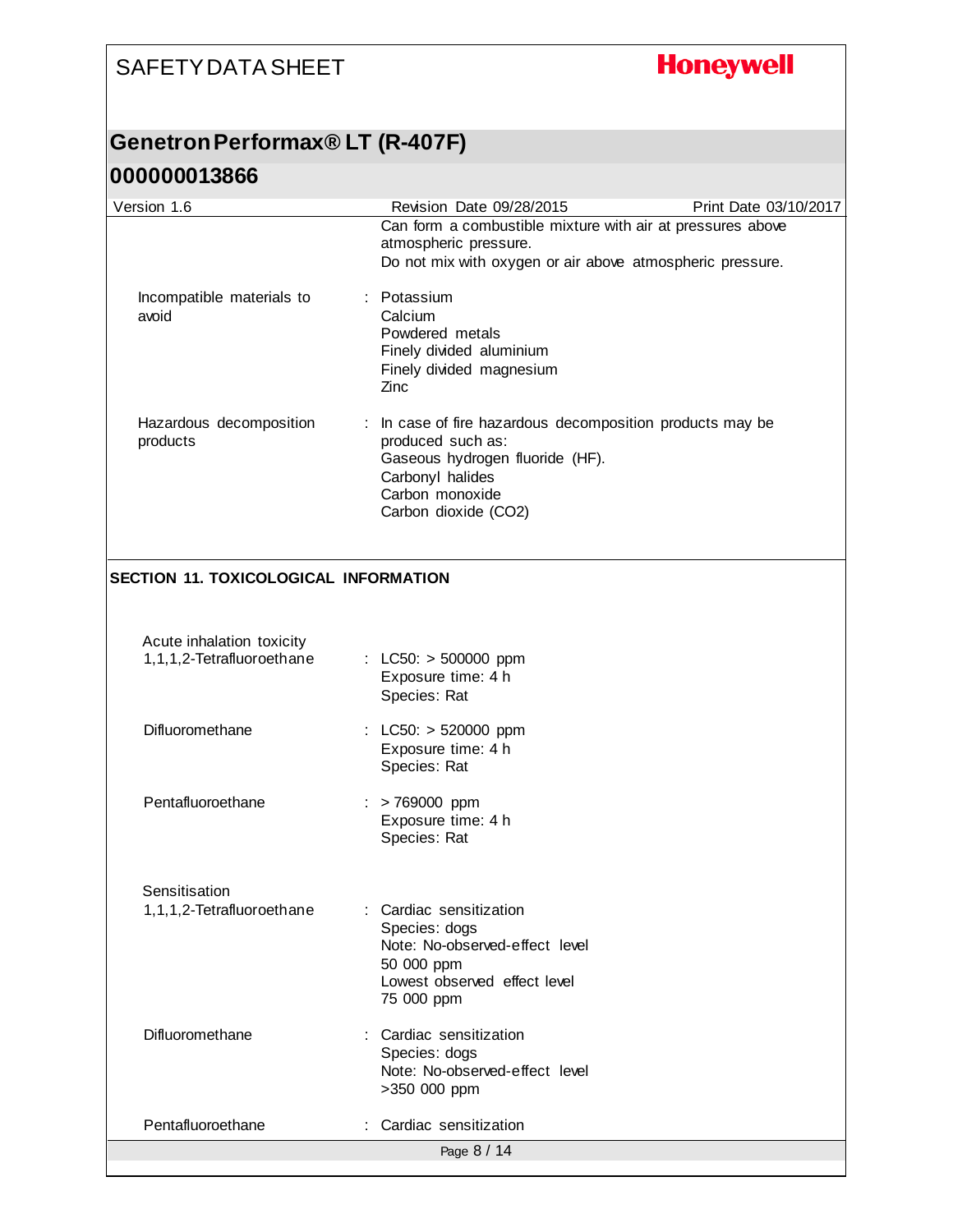# **Honeywell**

## **Genetron Performax® LT (R-407F)**

|                                                    |                           | Species: dogs<br>Note: No-observed-effect level<br>75 000 ppm<br>Lowest observed effect level<br>100 000 ppm          |  |
|----------------------------------------------------|---------------------------|-----------------------------------------------------------------------------------------------------------------------|--|
| Repeated dose toxicity                             |                           |                                                                                                                       |  |
| 1,1,1,2-Tetrafluoroethane                          |                           | : Species: Rat<br>NOEL: 40000 ppm                                                                                     |  |
| Difluoromethane                                    |                           | : Species: Rat<br>Application Route: Inhalation<br>Exposure time: (90 d)<br>NOEL: 50000 ppm<br>Subchronic toxicity    |  |
| Pentafluoroethane                                  |                           | : Species: Rat<br>Application Route: Inhalation<br>Exposure time: (4 Weeks)<br>NOEL: 50000 ppm<br>Subchronic toxicity |  |
| Genotoxicity in vitro<br>1,1,1,2-Tetrafluoroethane | $\mathbb{Z}^{\mathbb{Z}}$ | Note: In vitro tests did not show mutagenic effects                                                                   |  |
| Difluoromethane                                    |                           | Test Method: Ames test<br>Result: negative                                                                            |  |
| Pentafluoroethane                                  |                           | Test Method: Ames test<br>Result: negative                                                                            |  |
|                                                    |                           | Cell type: Human lymphocytes<br>Result: negative<br>Method: Mutagenicity (in vitro mammalian cytogenetic test)        |  |
|                                                    |                           | Test Method: Chromosome aberration test in vitro<br>Result: negative                                                  |  |
|                                                    |                           | Cell type: Human lymphocytes<br>Result: negative                                                                      |  |
|                                                    |                           | Cell type: Chinese Hamster Ovary Cells<br>Result: negative                                                            |  |
| Genotoxicity in vivo<br>Difluoromethane            |                           | Species: Mouse<br>Cell type: Bone marrow<br>Method: Mutagenicity (micronucleus test)                                  |  |
|                                                    |                           | Page 9 / 14                                                                                                           |  |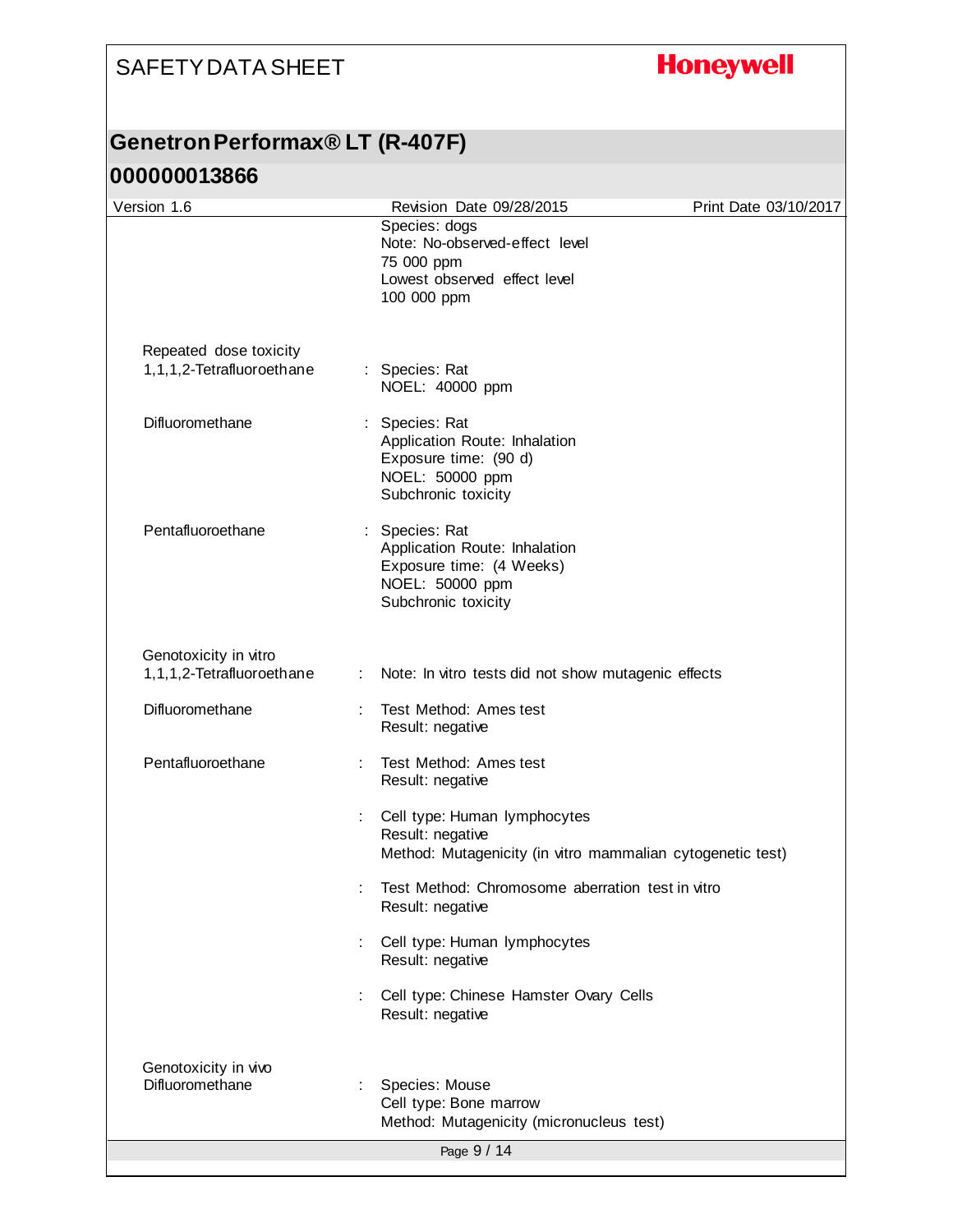# **Honeywell**

## **Genetron Performax® LT (R-407F) 000000013866**

| Version 1.6                               | Revision Date 09/28/2015                                                                                                             | Print Date 03/10/2017 |
|-------------------------------------------|--------------------------------------------------------------------------------------------------------------------------------------|-----------------------|
|                                           | Result: negative                                                                                                                     |                       |
|                                           |                                                                                                                                      |                       |
|                                           |                                                                                                                                      |                       |
| Teratogenicity<br>Difluoromethane         | Species: Rat                                                                                                                         |                       |
|                                           | Dose: NOEL - 50,000 ppm<br>Note: Did not show teratogenic effects in animal experiments.                                             |                       |
|                                           | Species: Rabbit                                                                                                                      |                       |
|                                           | Dose: NOEL - 50,000 ppm<br>Note: Did not show teratogenic effects in animal experiments.                                             |                       |
|                                           |                                                                                                                                      |                       |
| Pentafluoroethane                         | Species: Rabbit<br>Application Route: Inhalation exposure                                                                            |                       |
|                                           | NOAEL, Teratog:<br>50,000 ppm<br>NOAEL, Maternal: 50,000 ppm                                                                         |                       |
|                                           | Note: Did not show teratogenic effects in animal experiments.                                                                        |                       |
|                                           | Species: Rat                                                                                                                         |                       |
|                                           | Application Route: Inhalation exposure<br>NOAEL, Teratog:<br>50,000 ppm                                                              |                       |
|                                           | NOAEL, Maternal:<br>50,000 ppm                                                                                                       |                       |
|                                           | Note: Did not show teratogenic effects in animal experiments.                                                                        |                       |
| Further information                       | Note: Vapours are heavier than air and can cause suffocation                                                                         |                       |
|                                           | by reducing oxygen available for breathing. Rapid evaporation<br>of the liquid may cause frostbite. May cause cardiac<br>arrhythmia. |                       |
|                                           |                                                                                                                                      |                       |
| <b>SECTION 12. ECOLOGICAL INFORMATION</b> |                                                                                                                                      |                       |
|                                           |                                                                                                                                      |                       |
| Biodegradability                          |                                                                                                                                      |                       |
| Difluoromethane                           | : Note: Minimal                                                                                                                      |                       |
| Pentafluoroethane                         | Result: Not readily biodegradable.<br>Value: $5%$                                                                                    |                       |
|                                           | Method: OECD 301 D                                                                                                                   |                       |
| <b>Further information on ecology</b>     |                                                                                                                                      |                       |
| Additional ecological                     | This product is subject to U.S. Environmental Protection                                                                             |                       |
| information                               | Agency Clean Air Act Regulations at 40 CFR Part 82.<br>This product contains greenhouse gases which may                              |                       |
|                                           | contribute to global warming. Do NOT vent to the atmosphere.<br>To comply with provisions of the U.S. Clean Air Act, any             |                       |
|                                           | Page 10 / 14                                                                                                                         |                       |
|                                           |                                                                                                                                      |                       |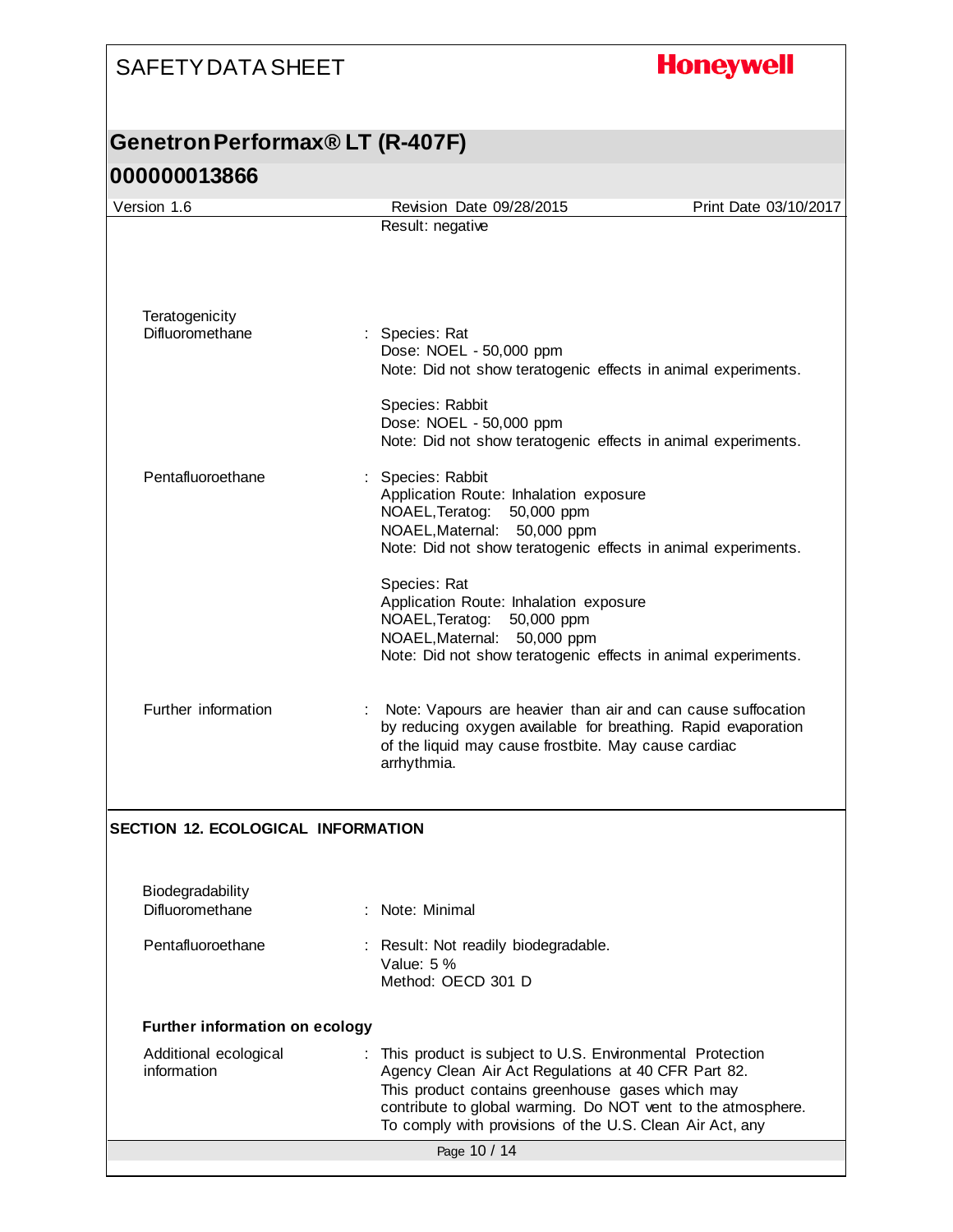# **Honeywell**

## **Genetron Performax® LT (R-407F)**

| Version 1.6        |                                                                          | Revision Date 09/28/2015                                                                                                                                       | Print Date 03/10/2017 |
|--------------------|--------------------------------------------------------------------------|----------------------------------------------------------------------------------------------------------------------------------------------------------------|-----------------------|
|                    |                                                                          | residual must be recovered.                                                                                                                                    |                       |
|                    |                                                                          |                                                                                                                                                                |                       |
|                    | <b>SECTION 13. DISPOSAL CONSIDERATIONS</b>                               |                                                                                                                                                                |                       |
|                    | Disposal methods                                                         | : Observe all Federal, State, and Local Environmental<br>regulations.                                                                                          |                       |
| <b>Note</b>        |                                                                          | This product is subject to U.S. Environmental Protection<br>Agency Clean Air Act Regulations Section 608 in 40 CFR Part<br>82 regarding refrigerant recycling. |                       |
|                    | <b>SECTION 14. TRANSPORT INFORMATION</b>                                 |                                                                                                                                                                |                       |
| <b>DOT</b>         | UN/ID No.<br>Proper shipping name                                        | $:$ UN 3163<br>: LIQUEFIED GAS, N.O.S.<br>(1,1,1,2-Tetrafluoroethane, Difluoromethane,<br>Pentafluoroethane)                                                   |                       |
|                    | Class<br>Packing group<br><b>Hazard Labels</b>                           | 2.2<br>2.2                                                                                                                                                     |                       |
| <b>IATA</b>        | UN/ID No.<br>Description of the goods                                    | $:$ UN 3163<br>: LIQUEFIED GAS, N.O.S.<br>(1,1,1,2-Tetrafluoroethane, Difluoromethane,<br>Pentafluoroethane)                                                   |                       |
|                    | Class<br><b>Hazard Labels</b><br>Packing instruction (cargo<br>aircraft) | 2.2<br>2.2<br>: 200                                                                                                                                            |                       |
|                    | Packing instruction<br>(passenger aircraft)                              | : 200                                                                                                                                                          |                       |
| <b>IMDG</b>        | UN/ID No.<br>Description of the goods                                    | <b>UN 3163</b><br>LIQUEFIED GAS, N.O.S.<br>(1,1,1,2-TETRAFLUOROETHANE,<br>DIFLUOROMETHANE, PENTAFLUOROETHANE)                                                  |                       |
|                    | Class<br><b>Hazard Labels</b><br>EmS Number<br>Marine pollutant          | : 2.2<br>$\therefore$ 2.2<br>$: F-C, S-V$<br>: no                                                                                                              |                       |
|                    | <b>SECTION 15. REGULATORY INFORMATION</b>                                |                                                                                                                                                                |                       |
| <b>Inventories</b> |                                                                          |                                                                                                                                                                |                       |
|                    |                                                                          | Page 11 / 14                                                                                                                                                   |                       |
|                    |                                                                          |                                                                                                                                                                |                       |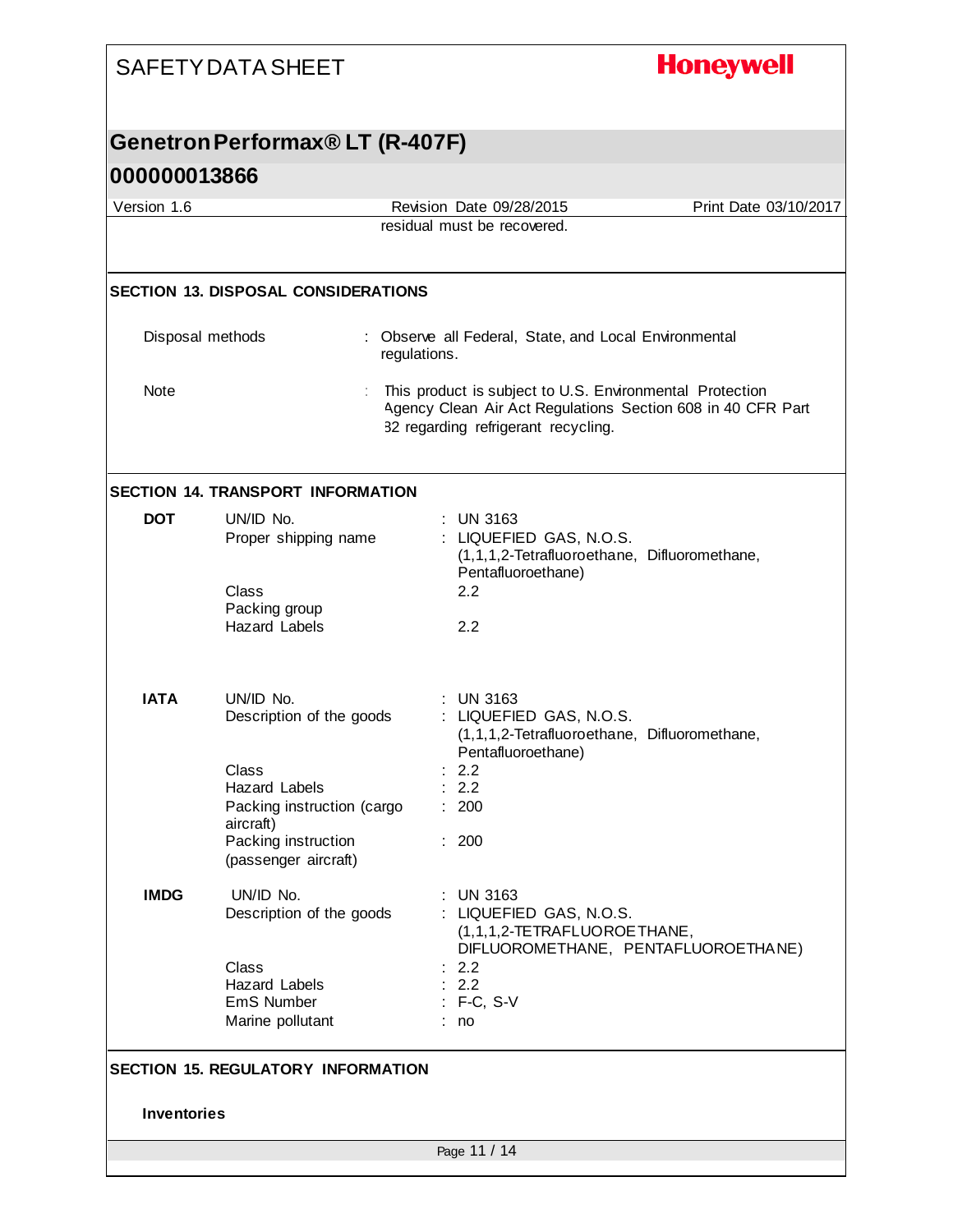# **Honeywell**

## **Genetron Performax® LT (R-407F)**

| Version 1.6                                                                                   | Revision Date 09/28/2015                                                                                                                                                                | Print Date 03/10/2017 |
|-----------------------------------------------------------------------------------------------|-----------------------------------------------------------------------------------------------------------------------------------------------------------------------------------------|-----------------------|
| US. Toxic Substances<br>Control Act                                                           | : On TSCA Inventory                                                                                                                                                                     |                       |
| Australia. Industrial<br>Chemical (Notification and<br>Assessment) Act                        | : On the inventory, or in compliance with the inventory                                                                                                                                 |                       |
| Canada. Canadian<br>Environmental Protection<br>Act (CEPA). Domestic<br>Substances List (DSL) | : All components of this product are on the Canadian DSL.                                                                                                                               |                       |
| Japan. Kashin-Hou Law<br>List                                                                 | : On the inventory, or in compliance with the inventory                                                                                                                                 |                       |
| Korea. Toxic Chemical<br>Control Law (TCCL) List                                              | : On the inventory, or in compliance with the inventory                                                                                                                                 |                       |
| Philippines. The Toxic<br>Substances and Hazardous<br>and Nuclear Waste Control<br>Act        | : On the inventory, or in compliance with the inventory                                                                                                                                 |                       |
| China. Inventory of Existing<br><b>Chemical Substances</b>                                    | : On the inventory, or in compliance with the inventory                                                                                                                                 |                       |
| New Zealand. Inventory of<br>Chemicals (NZloC), as<br>published by ERMA New<br>Zealand        | : On the inventory, or in compliance with the inventory                                                                                                                                 |                       |
| <b>National regulatory information</b>                                                        |                                                                                                                                                                                         |                       |
| <b>SARA 302 Components</b>                                                                    | : No chemicals in this material are subject to the reporting<br>requirements of SARA Title III, Section 302.                                                                            |                       |
| <b>SARA 313 Components</b>                                                                    | This material does not contain any chemical components with<br>known CAS numbers that exceed the threshold (De Minimis)<br>reporting levels established by SARA Title III, Section 313. |                       |
| SARA 311/312 Hazards                                                                          | : Sudden Release of Pressure Hazard<br><b>Acute Health Hazard</b>                                                                                                                       |                       |
|                                                                                               |                                                                                                                                                                                         |                       |
|                                                                                               | Page 12 / 14                                                                                                                                                                            |                       |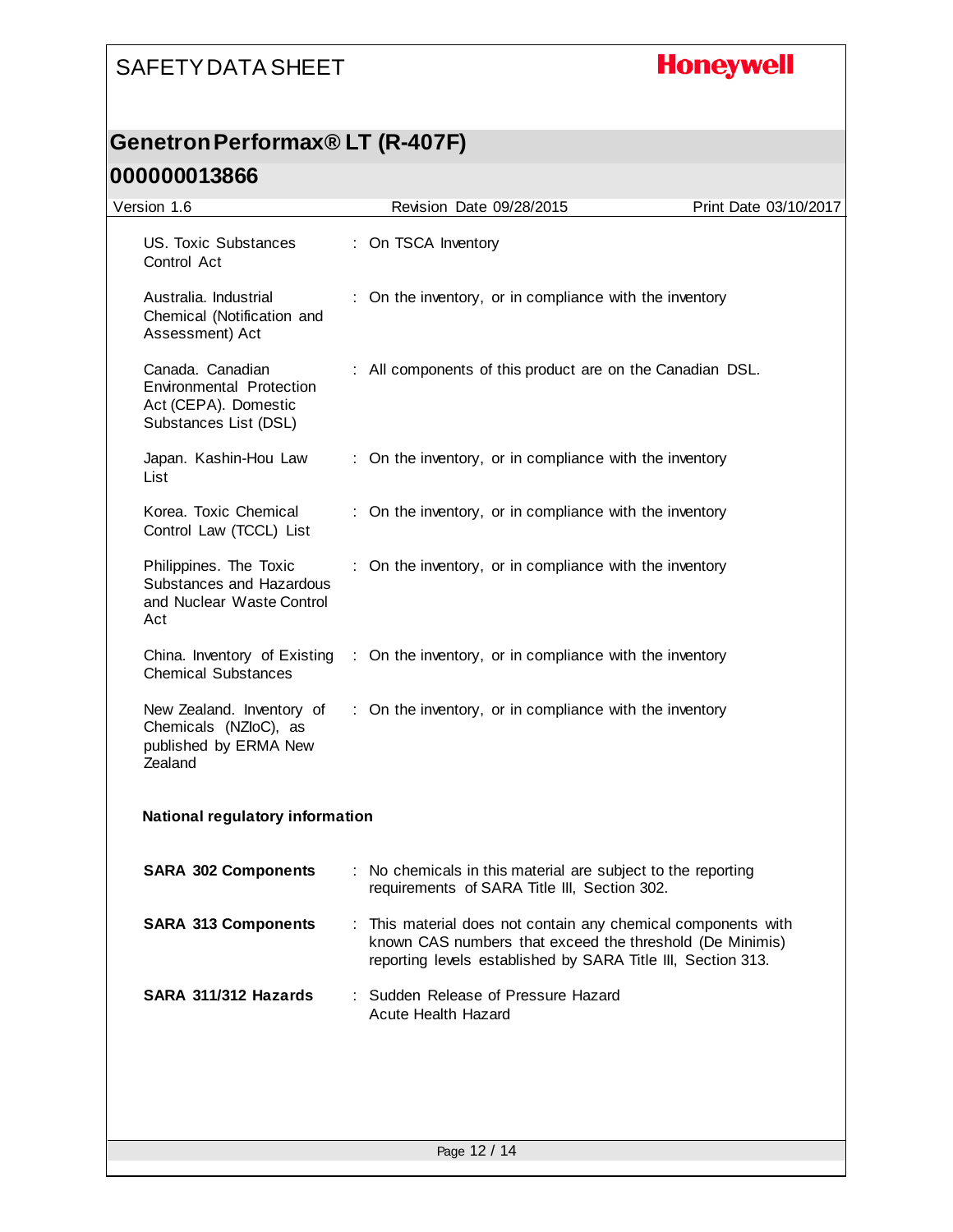| <b>SAFETY DATA SHEET</b>                                                                                                                                                                          |                                                                                                                                                                             |                                                                                                                              | <b>Honeywell</b>                                                                                      |
|---------------------------------------------------------------------------------------------------------------------------------------------------------------------------------------------------|-----------------------------------------------------------------------------------------------------------------------------------------------------------------------------|------------------------------------------------------------------------------------------------------------------------------|-------------------------------------------------------------------------------------------------------|
| Genetron Performax® LT (R-407F)                                                                                                                                                                   |                                                                                                                                                                             |                                                                                                                              |                                                                                                       |
| 000000013866                                                                                                                                                                                      |                                                                                                                                                                             |                                                                                                                              |                                                                                                       |
| Version 1.6                                                                                                                                                                                       |                                                                                                                                                                             | Revision Date 09/28/2015                                                                                                     | Print Date 03/10/2017                                                                                 |
| California Prop. 65                                                                                                                                                                               | Dichloromethane                                                                                                                                                             | State of California to cause cancer.                                                                                         | : WARNING! This product contains a chemical known to the<br>75-09-2                                   |
|                                                                                                                                                                                                   | harm.                                                                                                                                                                       | : WARNING: This product contains a chemical known to the<br>State of California to cause birth defects or other reproductive |                                                                                                       |
|                                                                                                                                                                                                   | Chloromethane                                                                                                                                                               |                                                                                                                              | 74-87-3                                                                                               |
| <b>Massachusetts RTK</b>                                                                                                                                                                          | : Dichloromethane                                                                                                                                                           |                                                                                                                              | 75-09-2                                                                                               |
| New Jersey RTK                                                                                                                                                                                    | : Difluoromethane                                                                                                                                                           |                                                                                                                              | 75-10-5                                                                                               |
| Pennsylvania RTK                                                                                                                                                                                  | : Difluoromethane                                                                                                                                                           |                                                                                                                              | $75-10-5$                                                                                             |
| <b>WHMIS Classification</b>                                                                                                                                                                       | : A: Compressed Gas<br>This product has been classified according to the hazard criteria<br>of the CPR and the MSDS contains all of the information<br>required by the CPR. |                                                                                                                              |                                                                                                       |
| <b>SECTION 16. OTHER INFORMATION</b>                                                                                                                                                              |                                                                                                                                                                             |                                                                                                                              |                                                                                                       |
| Health hazard                                                                                                                                                                                     | <b>HMIS III</b><br>$\therefore$ 1                                                                                                                                           | <b>NFPA</b><br>2                                                                                                             |                                                                                                       |
| Flammability                                                                                                                                                                                      | $\therefore$ 1                                                                                                                                                              | 1                                                                                                                            |                                                                                                       |
| Physical Hazard<br>Instability                                                                                                                                                                    | $\therefore$ 0                                                                                                                                                              | 0                                                                                                                            |                                                                                                       |
| use of individuals trained in the particular system.                                                                                                                                              |                                                                                                                                                                             |                                                                                                                              | Hazard rating and rating systems (e.g. HMIS® III, NFPA): This information is intended solely for the  |
| <b>Further information</b>                                                                                                                                                                        |                                                                                                                                                                             |                                                                                                                              |                                                                                                       |
| The information provided in this Safety Data Sheet is correct to the best of our knowledge,<br>information and belief at the date of its publication. The information given is designed only as a |                                                                                                                                                                             |                                                                                                                              | guidance for safe handling, use, processing, storage, transportation, disposal and release and is not |
|                                                                                                                                                                                                   | Page 13 / 14                                                                                                                                                                |                                                                                                                              |                                                                                                       |